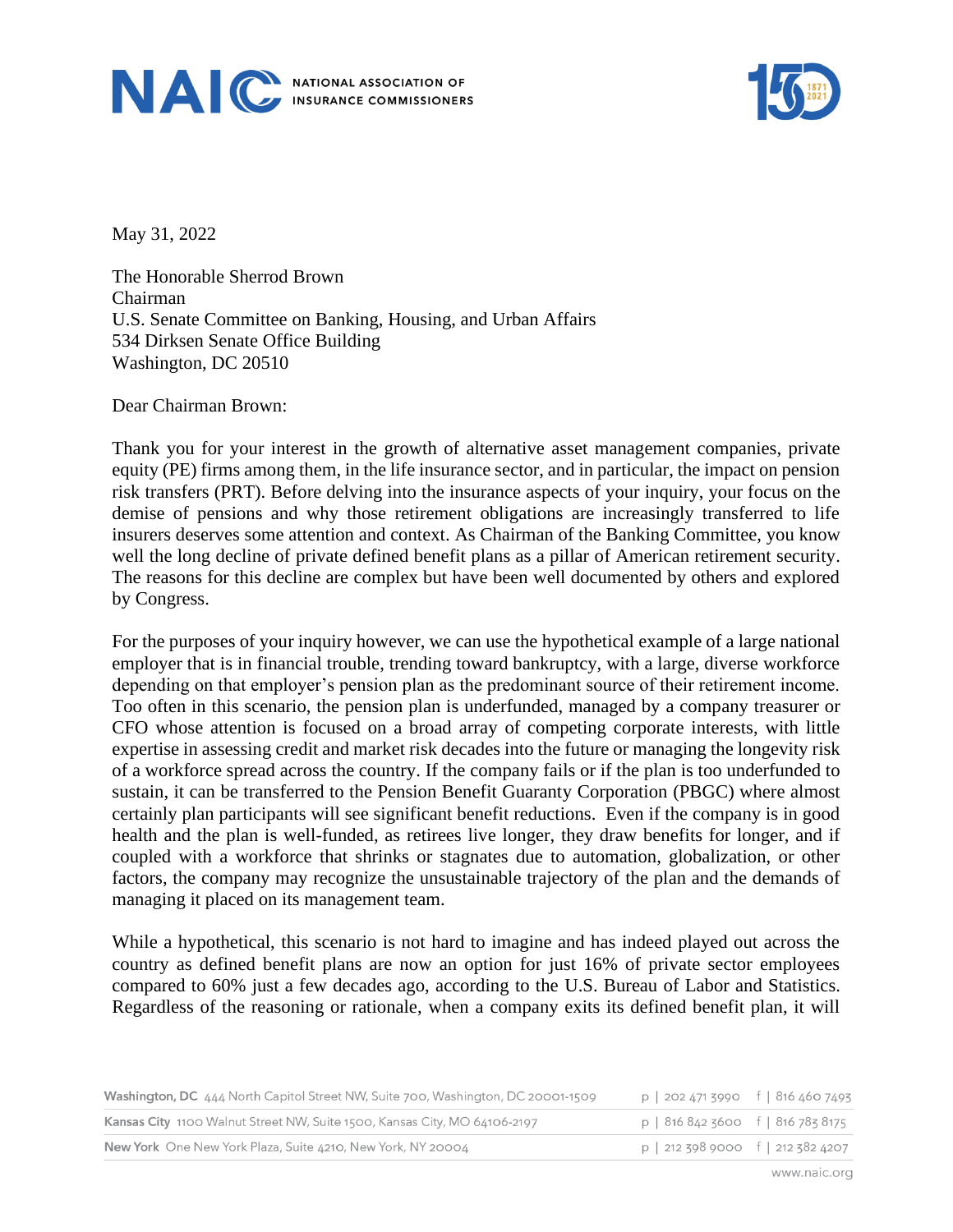either offer a lump sum to its retirees or turn to the one sector with experience managing longevity risk: life insurers.

To be clear, we are not attempting to defend or rationalize the demise of traditional pensions, and we can certainly appreciate the apprehension of those retirees or future retirees when they see their retirement security being transferred from their employer to an insurance company they might have no relationship with. What we can say for certain, however, is that if a life insurer steps in, state regulators step up, and subject that insurer to a full suite of solvency monitoring tools and requirements to ensure that it will be there to honor those commitments, regardless of its ownership structure.

### Life Insurance Regulatory Approach

Turning more specifically to insurance regulation, it is important to remember that any insurer, regardless of its ownership structure, is subject to a comprehensive regulatory regime that is experienced at both microprudential and macroprudential supervision. These existing regulatory requirements are designed explicitly to protect policyholders, refined and strengthened by lessons learned from past recessions, natural disasters, terrorist attacks, the 2008 financial crisis, and most recently the COVID-19 pandemic, all of which put our system to the test. Our system focuses on risks at the individual insurer and group level, with extensive disclosure, analysis, capital requirements, and regulatory authority to protect solvency while promoting product availability and affordability. To assist your understanding, the NAIC wishes to provide you further background information on existing requirements for all life insurers, and a bit about insurance company structures generally. A detailed description of the role of risk-based capital, reserving requirements, statutory accounting, and other regulatory safeguards are beyond the scope of your inquiry, but we are happy to discuss those in detail with you or your staff. Instead, here we will focus on certain reporting and disclosure most relevant to your inquiry about the growth of private equity ownership of insurers.

We will refer to both insurance groups and insurance legal entities – understanding how these structures work and where regulatory attention is focused is important. Typically, a large national insurer will have multiple legal entity insurers to cater to different product lines, geographic regions, or for other factors. Those legal entity insurers are typically held in a group, or holding company structure, which can include other non-insurance entities such as a broker dealer, a bank, or a non-financial entity. Only the legal entity insurers, licensed in every state they do business in, can sell or administer policies, so for this reason we enforce our risk-based capital requirements at the legal entity level, closest to the consumers, to avoid a holding company or other ownership structure moving funds away from where they are needed, particularly in times of stress.

In terms of regulatory requirements, state insurance regulators collect significant disclosures from US legal entity insurers, including some group-level disclosures. These disclosures are an important part of the state insurance regulators' solvency framework. They include significant public disclosures in the annual and quarterly statutory financial statements and supplemental filings, which detail each long-term bond owned by the insurer, the dollar amount held in that bond, along with other information on the bond such as the CUSIP, which provides individual bond characteristics. There are also many confidential holding company filings which require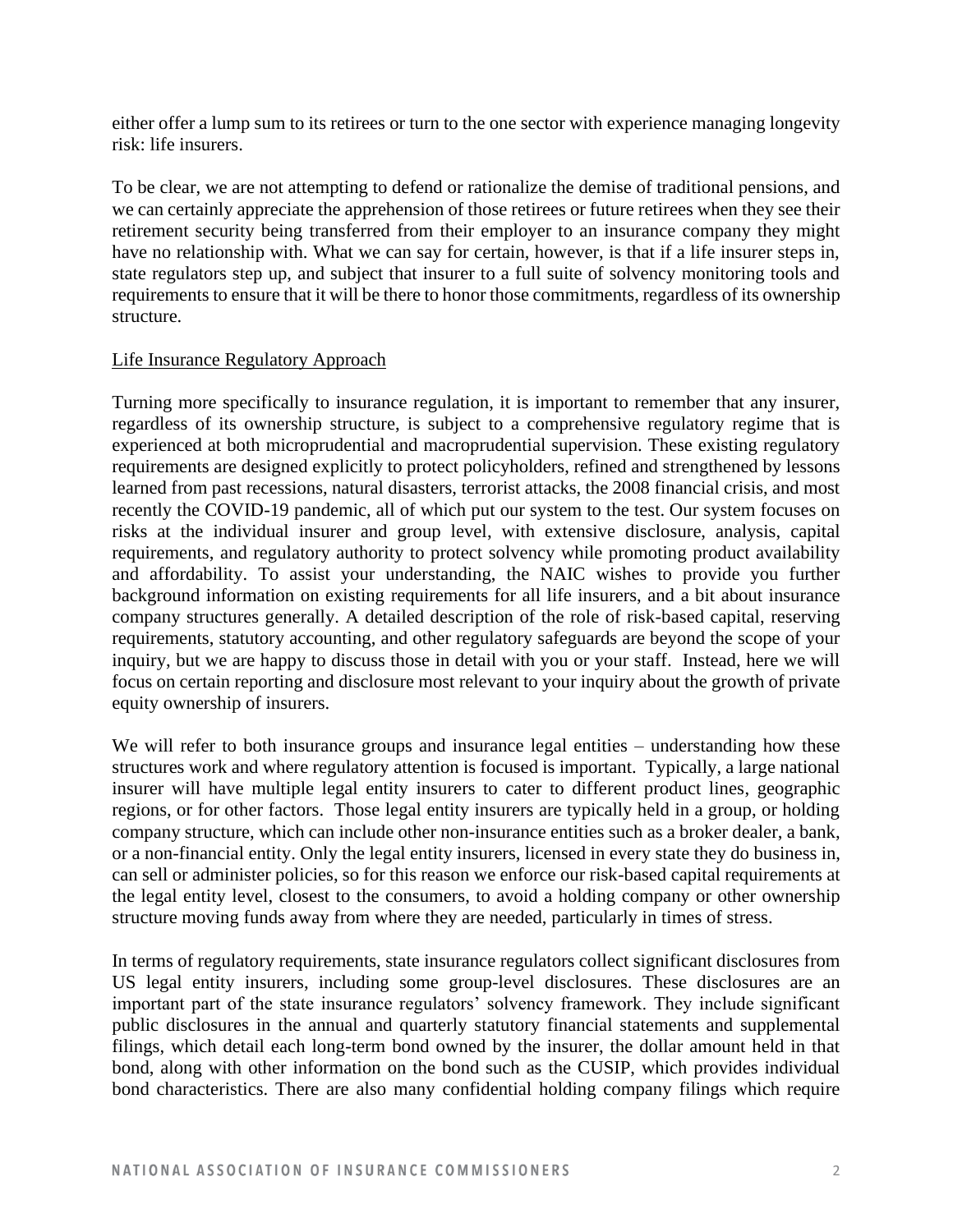disclosures of intragroup material transactions with insurers in the group. These disclosures allow state insurance regulators to monitor solvency concerns and to assess an insurer's compliance with existing state statutes and regulations, including the investment limitations that exist within those laws. These statutes include, as part of the NAIC Accreditation program, laws to govern the types and amounts of investments insurers may hold, and/or specify such investments must be prudent for the business transacted by the insurer. State insurance regulators use the investment schedule disclosures to assess the various types and amounts of bonds held by the insurer and consider the appropriateness for the insurance products written as well as to ensure they comply with state investment statutes. Other investment schedules require individual disclosures as well, such as each CUSIP of preferred stock and each real estate investment owned.

Regarding US legal entity insurers in a holding company group, a key focus of state insurance regulation is to prevent inappropriate access to insurer assets by other group legal entities, including the ultimate controlling party, and to ensure the amounts of assets are not excessive when appropriate transfers occur. The aforementioned financial filings help state insurance regulators monitor these considerations, such as making sure service agreements with the insurer(s) are arms' length transactions instead of charging excessive fees for the services.

Over the past decade, state insurance regulators have made many enhancements to group supervision, informed by lessons from the financial crisis. We've expanded and strengthened our holding company statutes, implemented stronger corporate governance requirements, and now require larger insurers to file an Own Risk and Solvency Assessment (ORSA) which is a globally recognized report of all the risks posed to an insurance group, both from within the insurers, and from non-insurance affiliates regardless of their geographic location. Additionally, we've rolled out our Group Capital Calculation, giving regulators group-wide insight into capital allocation. Indeed, some of these reforms were directly shaped by legislation you, Senator Susan Collins, and then-Senator Mike Johanns sponsored to require the Federal Reserve to tailor its own insurer capital requirements to the unique business of insurance (the so-called "Collins Amendment Fix"), setting off a collaboration that would lead to both the Fed's Building Block Approach and the NAIC's GCC reforms.

Existing NAIC data can provide some insights specifically into the concerns you raised regarding pension risk transfers acquired by life insurers. Such transfers are disclosed, so we can identify how many of the assets backing those PRT liabilities are SEC registered compared to those that are not. Our data show this for the 3 insurance groups owned by PE firms engaged in PRT business and the 29 insurance groups not affiliated with PE firms engaged in PRT business. These and other data comparisons clearly indicate differences in percentages of non-registered investments for PE owned insurers, which is a trend insurance regulators have been closely monitoring. However, shifts in asset portfolio composition tend to trickle through the broader industry over time, so we are not limiting our focus to just PE owned insurers and indeed as traditional investments have underperformed, more insurers are interested in asset backed securities, CLOs, and other investments.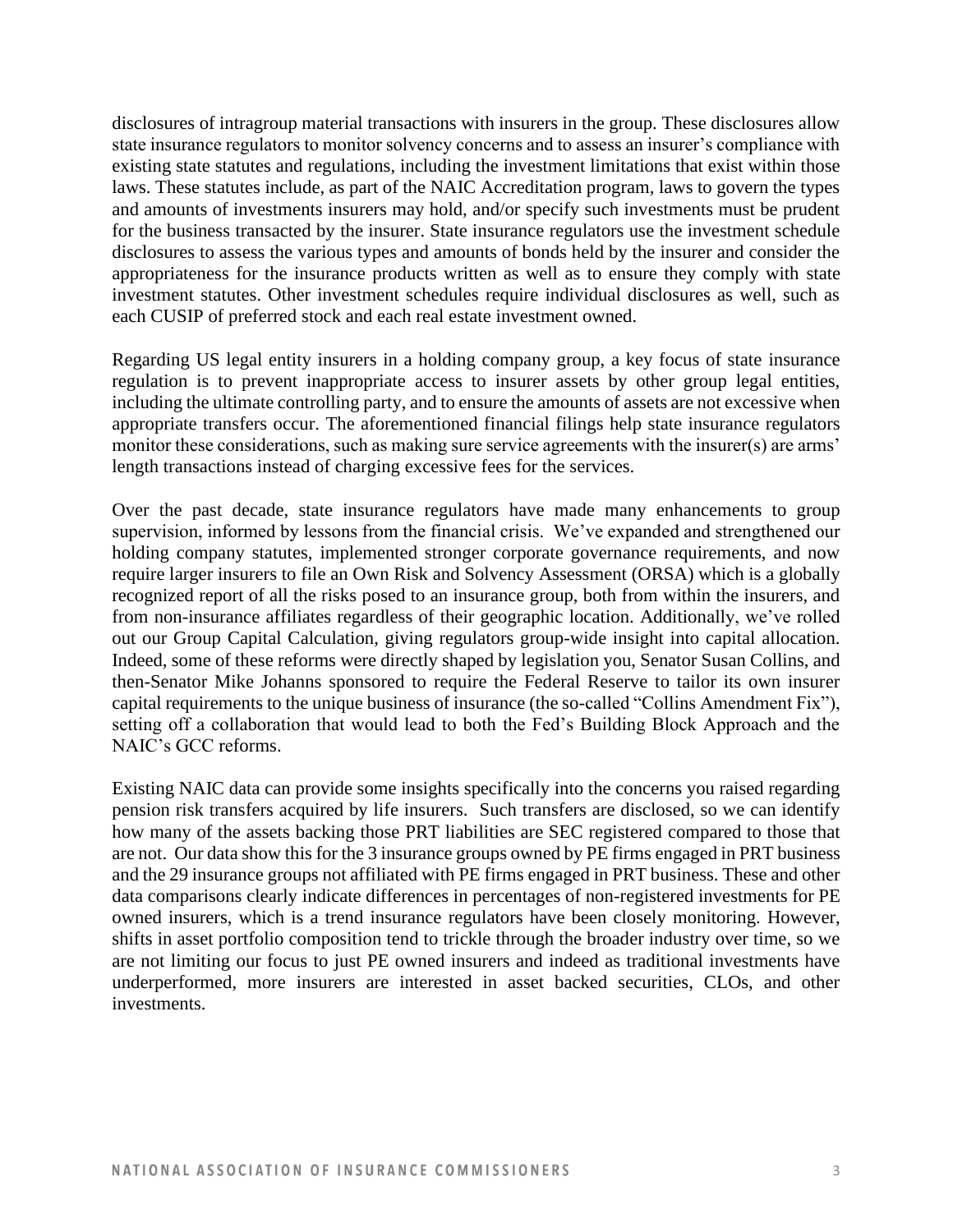## Life Insurance Ownership Transactions with Private Equity Firms

With this overview of relevant regulatory practices in mind, we can turn more specifically to the growth of PE ownership of life insurers. Life insurers are long term investors who aim to match the duration of their invested assets with their liabilities, typically investing in high quality fixed income securities. Life insurers must produce enough yield from their investments to keep pace with benefits and obligations embedded in policies that can stretch out decades into the future, while not running afoul of the financial conservatism regulators expect to preserve solvency. This task has been made more challenging over the past decade due to the prolonged low interest rate environment, particularly for the very securities life insurers tend to favor, putting pressure on the whole sector regardless of ownership structure.

Life insurers have taken different approaches to mitigating this pressure, but the two main options are either raising premiums, which can put lifetime income protection out of reach for some consumers, or taking on more risk in their investment portfolios in a search for yield, which can create new pressures and regulatory scrutiny on their business. One other option is to shrink or exit from either more capital intensive or less profitable blocks of business. It is in part this reality that is driving PE and alternative asset manager interest in the sector – access to a large pool of assets that out of necessity is now taking on some additional risk in an environment when finding yield is increasingly challenging. It is important to note here that whether PE owned or not, insurance assets are still subject to the same regulatory requirements and scrutiny, so the search for yield is happening in the sector regardless of ownership structure. It is a dynamic insurance regulators have been focused on for nearly a decade since the prolonged low interest rate environment began, and one we believe we have the tools to continue addressing.

In 2013, state regulators came together through the NAIC as a result of some large, proposed acquisition of insurers by PE firms. The regulators were concerned with whether the PE firms were motivated to be long term investors and aware of the regulatory limitations and safeguards placed on insurer assets designed to protect value for policyholders, not shareholders. Due to some initial concerns with this new market dynamic, regulators for several early transactions put in place additional stipulations in order to approve these proposed transactions and the NAIC published a list of some of these stipulations as best practices when considering a change in control. Specifically, these stipulations can include:

- Requiring risk-based capital (RBC) to be maintained at a specified amount above company action level/trend test level. Because capital serves as a buffer that insurers use to absorb unexpected losses and financial shocks, this would better protect policyholders.
- Requiring quarterly RBC reports rather than annual reports as otherwise required by state law.
- Prohibiting the insurer from paying any ordinary or extraordinary dividends or other distributions to shareholders unless approved by the Commissioner.
- Requiring a capital maintenance agreement from or establishment of a prefunded trust account by the acquiring entity or appropriate holding company within the group.
- Enhancing the scrutiny of operations, dividends, investments, and reinsurance by requiring material changes in plans of operation to be filed with the commissioner (including revised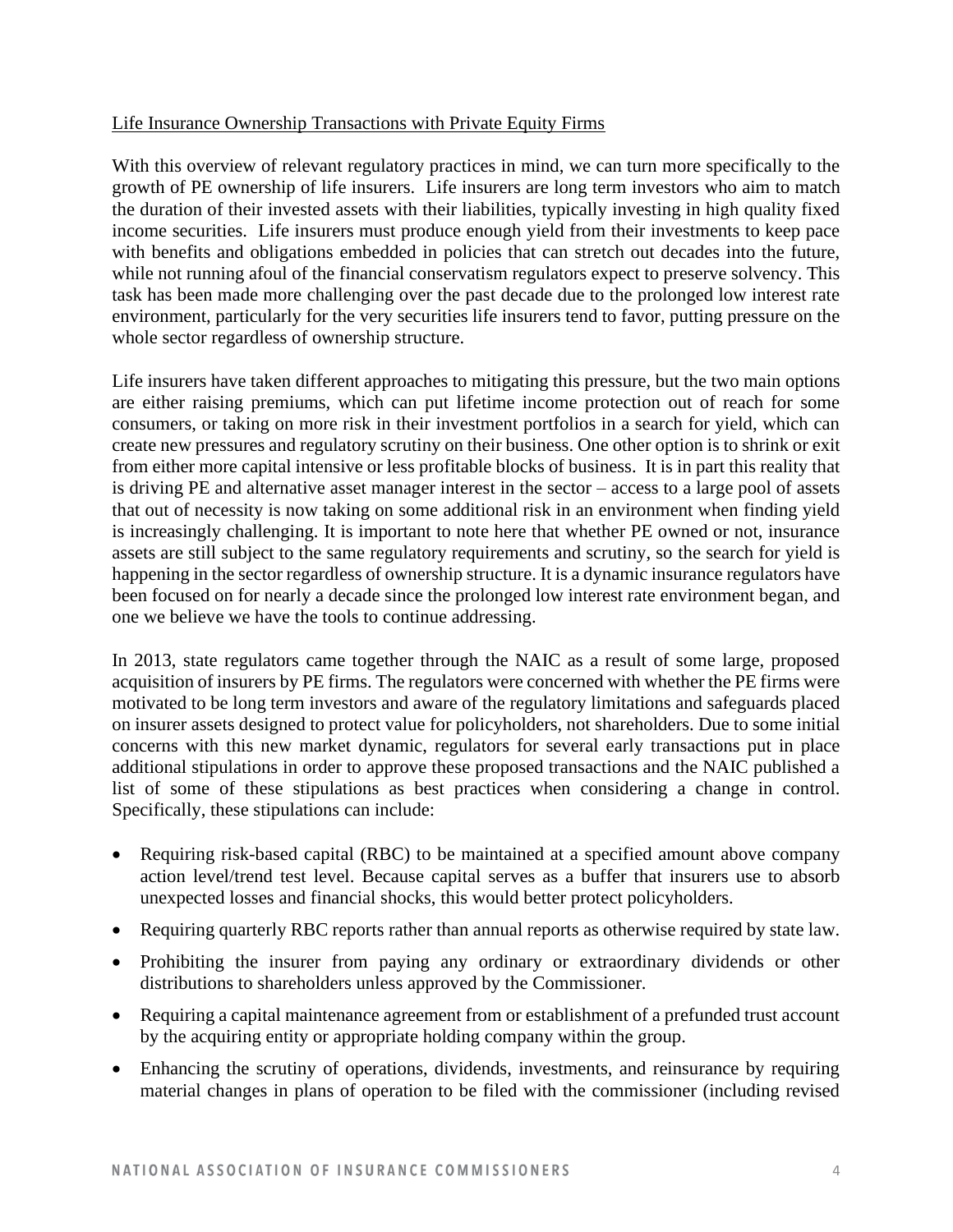projections), which, at a minimum, would include affiliated/related party investments, dividends, or reinsurance transactions to be approved prior to such change.

- Requiring a plan to be submitted by the group that allows all affiliated agreements and affiliated investments to be reviewed, despite being below any materiality thresholds otherwise required by state law. A review of agreements between the insurer and affiliated entities may be particularly helpful to verify there are no cost-sharing agreements that are abusive to policyholder funds.
- Requiring prior Commissioner approval of material arms-length, non-affiliated reinsurance treaties or risk-sharing agreements.
- Requiring notification within 30 days of any change in directors, executive officers or managers, or individuals in similar capacities of controlling entities, and biographical affidavits and such other information as shall reasonably be required by the commissioner.
- Requiring the filing of additional information regarding the corporate structure, controlling individuals, and other operations of the company.
- Requiring the filing of any offering memoranda, private placement memoranda, any investor disclosure statements or any other investor solicitation materials that were used related to the acquisition of control or the funding of such acquisition.
- Requiring disclosure of equity holders (both economic and voting) in all intermediate holding companies from the insurance company up to the ultimate controlling person or individual but considering the burden on the acquiring party against the benefit to be received by the disclosure.
- Requiring the filing of audit reports/financial statements of each equity holder of all intermediate holding companies but considering the burden on the acquiring party against the benefit to be received by the disclosure.
- Requiring the filing of personal financial statements for each controlling person or entity of the insurance company and the intermediate holding companies up to the ultimate controlling person or company. Controlling person could include for example, a person who has a management agreement with an intermediate holding company.

Over time, as transactions were reviewed and regulators had discussions with the board and management of these firms, some of our initial concerns were reduced as PE firms either retained or brought on long-tenured insurance finance professionals and demonstrated they were in this industry for the long-term. NAIC members agreed that the additional stipulations should be included in the NAIC Financial Analysis Handbook for consideration of future PE acquisitions. The NAIC Financial Analysis Handbook is a process manual used by every state insurance regulator when performing periodic, regular analyses of insurers as well as for special purpose reviews when dealing with a group that may have a greater amount of credit, market, or liquidity risk as a result of its investment strategy.

Regulators have been paying close attention to the increase in credit, market, and liquidity risk in insurer investment strategies, as insurers try to balance risk, yield, and solvency. While there are some similarities between firms, each entity may develop its own strategy to balance these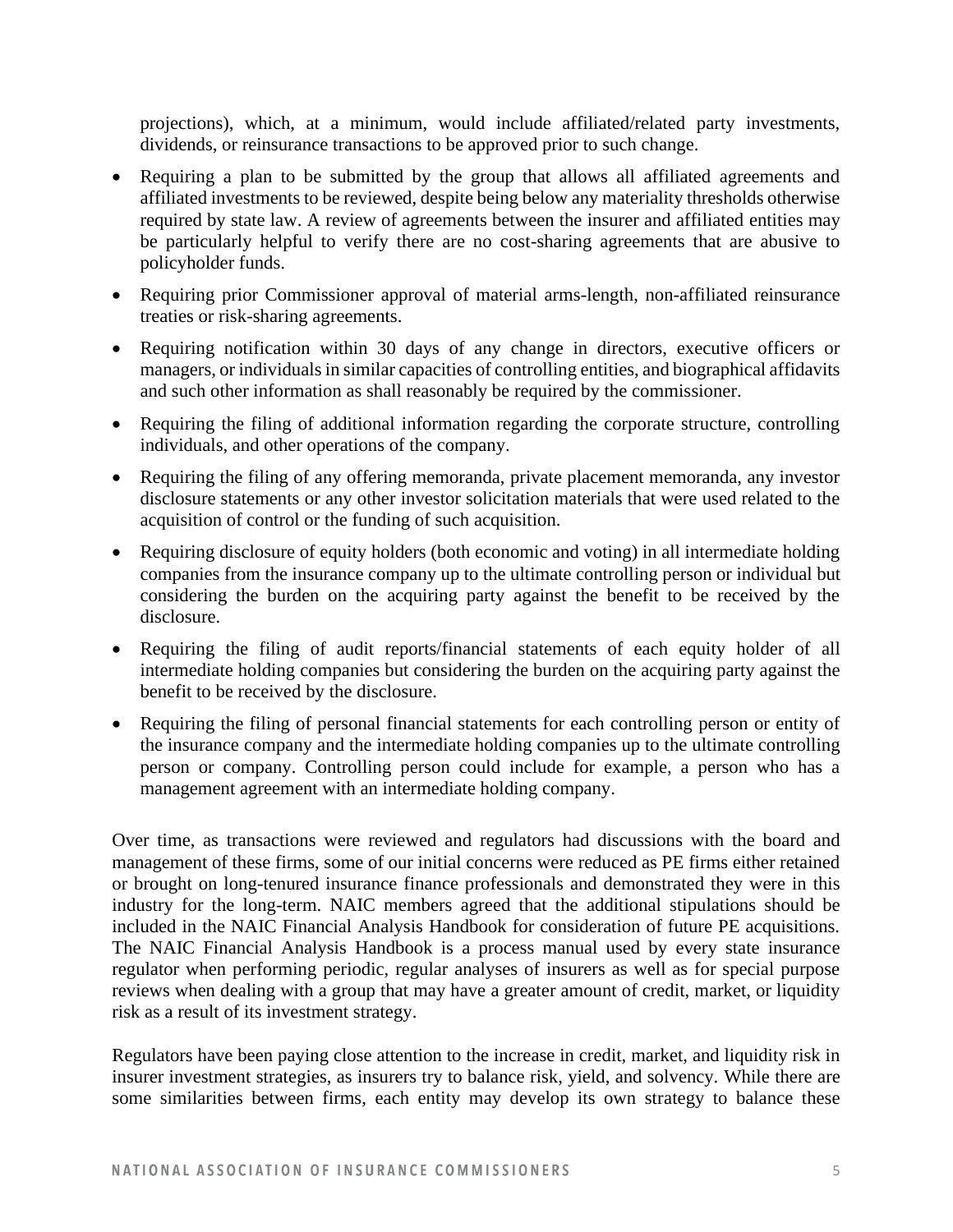variables, requiring regulatory tools to be adaptable. Indeed, the NAIC is actively pursuing changes to the state insurance regulators' solvency framework intended to focus on these increased risks. This includes but is not limited to potential changes in the capital requirements for certain asset backed securities such as collateralized loan obligations, changes in the asset adequacy analysis testing requirements, and a review of several risks that are more common within private equity firms but that may also be held by other insurers. This is the ongoing work to consider 13 recommendations you reference in your letter that is occurring within our Macroprudential (E) Working Group (MWG). This work will identify where existing disclosures, policies, control and affiliation requirements, and other procedures should be modified, or new ones created, to address any gaps based on the increase in the number of PE owners of insurers, the role of asset managers in insurance, and the increase of private investments in insurers' portfolios, among other reasons. We are happy to keep you apprised of this work as it proceeds, and in addition to our open meetings, minutes of our discussions are publicly available on the NAIC website.

We can turn now to your specific questions.

# *1. What risks do the more aggressive investment strategies pursued by private equity-controlled insurers present to policyholders?*

One example of a concerning risk from the more aggressive investment strategies utilized by some private equity-controlled insurers involves owning collateralized loan obligations (CLO). CLOs consist primarily of loans to large corporations syndicated by banks. The primary underlying collateral for CLO portfolios consists most often, but not exclusively, of leveraged bank loans. Some CLOs can carry more credit or liquidity risk or have greater complexity, and as demand for CLOs has increased, there is a potential that underwriting will weaken. However, while the relative size of this asset class for the sector has been growing, it represents only 2.6% of total cash and invested assets at year-end 2020, and most of the investments held by the industry are of a higher quality. The NAIC has performed multi-scenario stress tests on industry CLO portfolios and closely monitors their performance. The NAIC Capital Markets Bureau has produced a primer on CLO investments available here: [https://content.naic.org/sites/default/files/capital-markets](https://content.naic.org/sites/default/files/capital-markets-primer-collateralized-loan-obligations.pdf)[primer-collateralized-loan-obligations.pdf](https://content.naic.org/sites/default/files/capital-markets-primer-collateralized-loan-obligations.pdf)

This example was noted from regular, ongoing monitoring of the insurance industry. State insurance regulators review the investment strategies of all insurers regardless of type, regularly monitor their implementation of the strategies, and address concerns directly with the insurer as needed. Additionally, teams of NAIC investment experts perform regular reviews of the entire insurance industry's investments and issue reports on the status and any potential concerns. The IMF has acknowledged that the state regulatory system's access to and analysis of financial data for our sector is "world leading."

These reports sometimes highlight specific insurers for a given concern, which state insurance regulators then address directly with the insurers. Broader concerns serve as markers for states to monitor in the future actions of their regulated insurers and frequently result in NAIC committee action. For example, the NAIC has adopted specific filing requirements for investments in certain structured securities along with additional review procedures, and also adopted valuation and disclosure requirements for them as a direct result of this ongoing monitoring.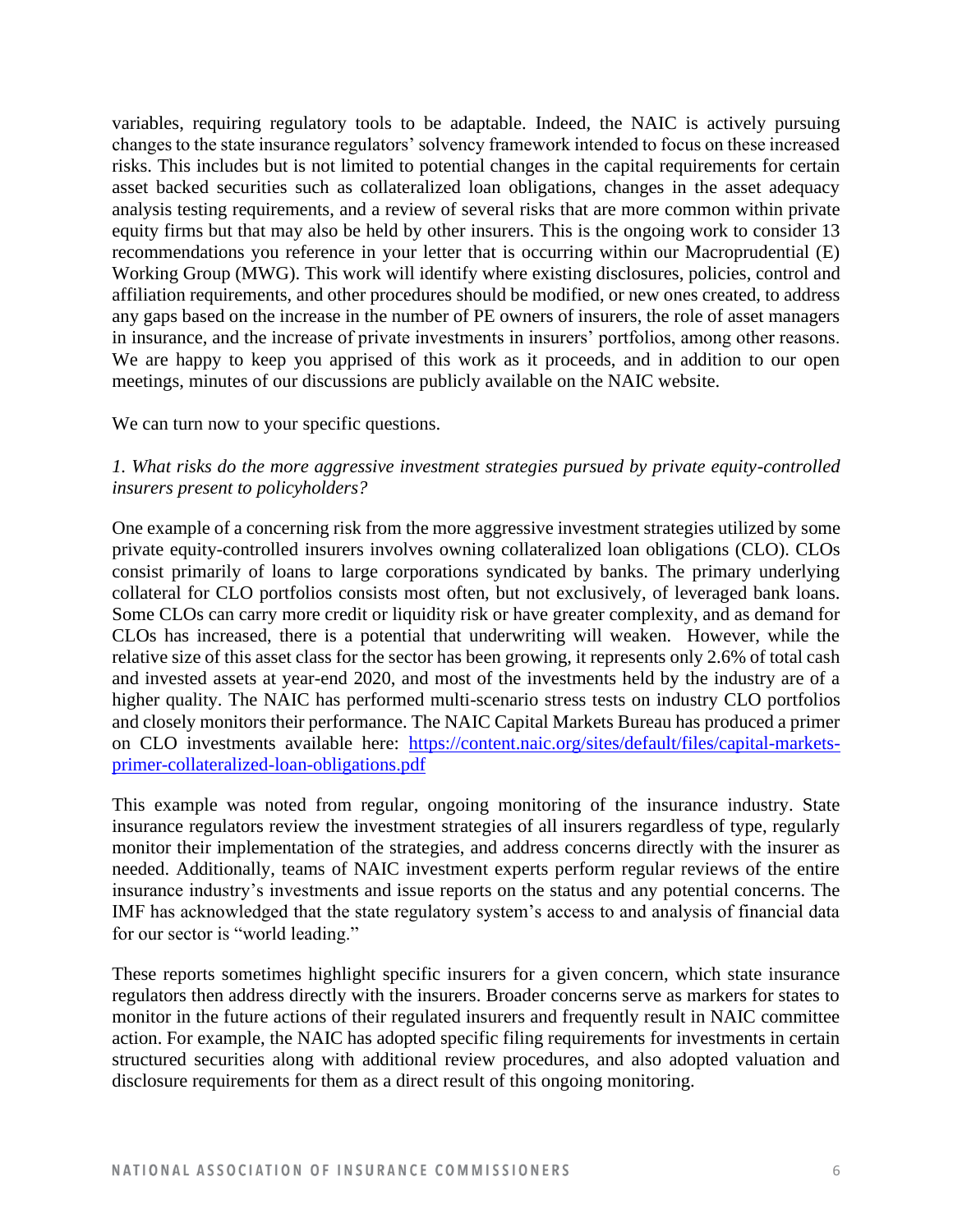The long-term nature of typical life insurance products increases the regulatory concerns around aggressive investment strategies exposing life insurers' assets to too much potential loss. Thus, there is a heightened focus when life insurers are the subject of these monitoring activities and there are additional regulatory requirements for them. For example, life insurers must perform cash flow testing as well as asset and liability matching to demonstrate to regulators the assets held will be sufficient to cover the liabilities in the distant future. Life actuaries and financial regulators at the state of domicile review the results of these significant tests each year and address concerns directly with the life insurer. In response to changing trends in life insurance products, investment portfolio composition, or other developments, the NAIC Life Actuarial (A) Task Force (LATF) modifies the requirements and parameters for these tests as well as other actuarial requirements. LATF is currently in process of developing new actuarial guidelines to address the rise in investment complexity in life insurers' portfolios – again, with the goal of ensuring the assets will still be able to meet the liabilities in the distant future.

## *2. What risks do lending and other shadow-bank activities pursued by companies that also own or control significant amounts of life insurance-related assets pose to policyholders?*

State insurance regulators recognize the loss potential of various activities labeled shadowbanking, such as securities lending. Programs of this nature must be included in the insurer's investment strategy reviewed by state insurance regulators, and there are many disclosures in the public statutory financial statements allowing regulators to monitor the balances. Any changes to the programs are to be reported immediately to the state of domicile at a minimum. After the 2008 financial crisis, regulators adopted additional disclosures in the public statutory financial statement for the collateral held. This allows regulators to identify any changes in the collateral investment types rather than depending on the insurer to notify them.

However, many of these types of programs and activities occur in non-insurance legal entities within a holding company group. State insurance regulators closely watch for participation by the legal entity insurers in the group and address concerns with those as needed. However, even if this activity is happening in an entity not subject to state insurance regulation, our rules and requirements protect against any spillover risk to preserve capital for policyholder obligations.

# *3. Are there risks to the broader economy related to investment strategies, lending, and other shadow-bank activities pursued by these companies?*

The NAIC Financial Stability (E) Task Force's (FSTF) mission is to consider issues concerning domestic or global financial stability as they pertain to insurance. This Task Force is a more recent development compared to the more mature solvency framework for legal entity insurers and insurance groups, but the macroprudential goals greatly benefit from the results of the solvency framework. Most of the efforts to prevent insurer insolvencies, and to maximize the amount of assets available in the event an insolvency is unavoidable, also reduce the risks these insurers pose to the broader economy. However, recognizing the potential for material financial market impacts of a liquidity stress in the life insurance industry, the FSTF recently implemented a Liquidity Stress Test (LST) Framework. This project allows regulators to assess potential financial market impacts from asset sales modeled in life insurer stress tests. Any concerns will be assessed and addressed by the FSTF.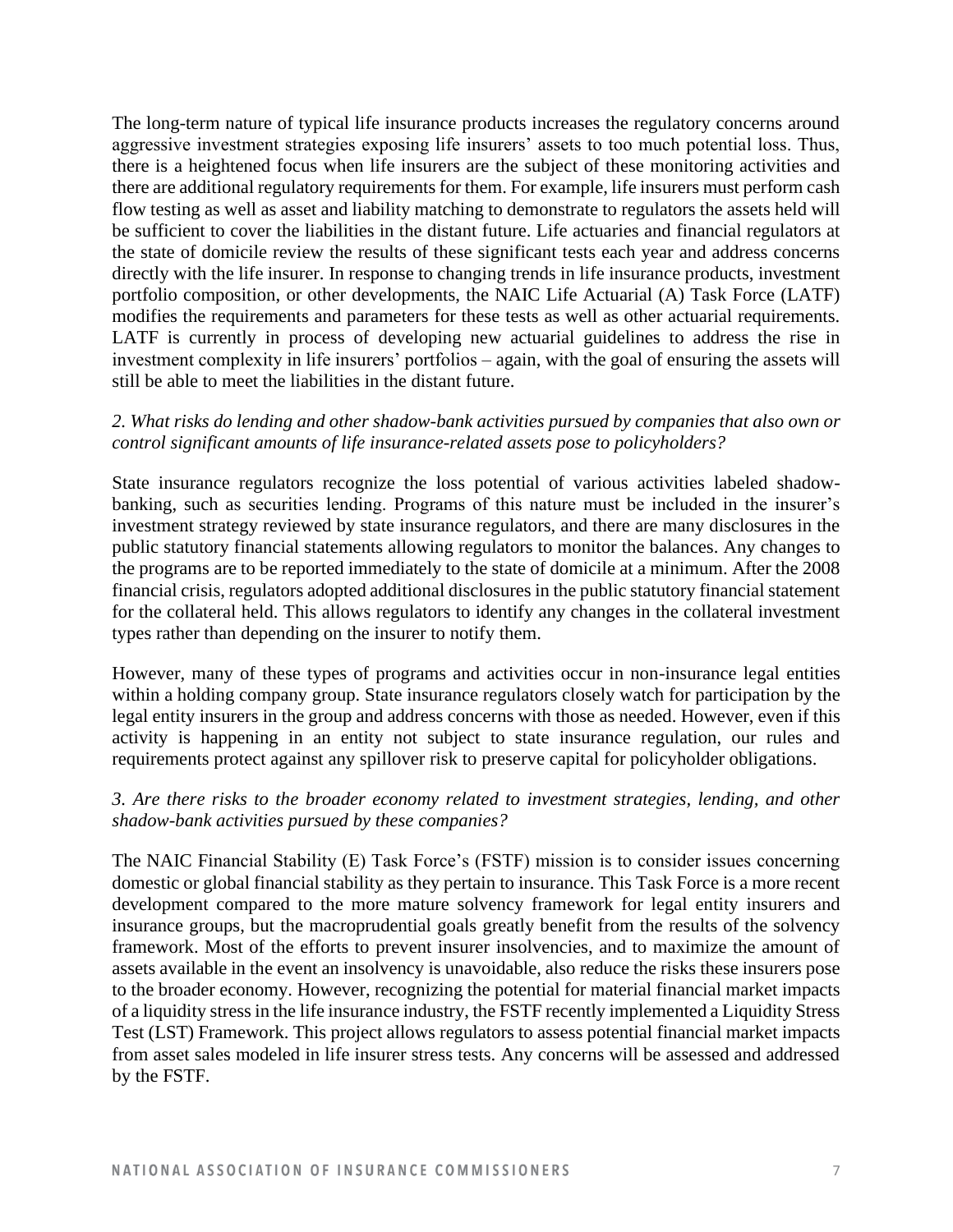The FSTF's concerns focus on the risks the broader economy can pose to the insurance industry as well as the potential for outgoing risks from the insurance industry, however "shadow banking" is a much broader universe of activity. For this reason, the Financial Stability Oversight Council (FSOC) pulls together the regulatory community to direct attention at these activities and the impact on the broader economy. The State Insurance Commissioner Representative to FSOC also serves a leadership role in the NAIC FSTF. In this manner, the state insurance regulatory system's macroprudential agenda at FSTF stays engaged in the concerns of the broader economy and contributes insurance regulatory insights and expertise to FSOC's work.

*4. In cases of pension risk transfer arrangements, what is the impact on protections for pension plan beneficiaries if plans are terminated and replaced with lump-sum payouts or annuity contracts? Specifically, how are protections related to ERISA and PBGC insurance affected in these cases?* 

The National Organization of Life and Health Insurance Guaranty Associations (NOLHGA) 2016 report titled, "Consumer Protection Comparison – The Federal Pension System and the State Insurance System," speaks directly to this question. The Executive Summary of this report indicates that consumer protections for affected individuals shift from the pension system to the insurance system when an employer purchases annuity contracts to fund its pension plan. It goes on to say:

Even though both systems focus on payer solvency, insurance regulation generally holds life insurance companies to stricter financial standards and more intensive oversight than are applied by pension regulation to singleemployer pension plans. As one significant difference, although ERISA places the ultimate funding responsibility on a pension plan's sponsoring employer, ERISA gives pension regulators no control over the financial condition of the sponsoring employer. Pension plan funding is often, but not always, consistent with the plan sponsor's financial condition, and for some purposes pension plan funding levels may fall to as low as 80% of plan liabilities before triggering certain adverse consequences under federal law. ERISA plan sponsors are not meaningfully regulated for solvency, whereas constant solvency regulation is the primary focus of insurance regulation.

Specific to the failure resolution processes and on the financial safety nets provided under each of the two systems, the report says:

In the pension system, the PBGC guarantees pension benefits, within statutory limits. The PBGC receives its funding from insurance premiums charged to active pension plans, investment income, the assets of insolvent plans it takes over, and some additional recoveries against plan sponsors. It receives no direct funding from general tax revenues, and its obligations are not backed by the full faith and credit of the United States. In the insurance system, each state has created a guaranty association (GA) under state law to protect annuity and life insurance benefits for its residents (within statutory limits) as part of a comprehensive insolvency process for failed insurers that allocates a failed insurer's remaining assets to the GAs and to the policyholders (for benefits not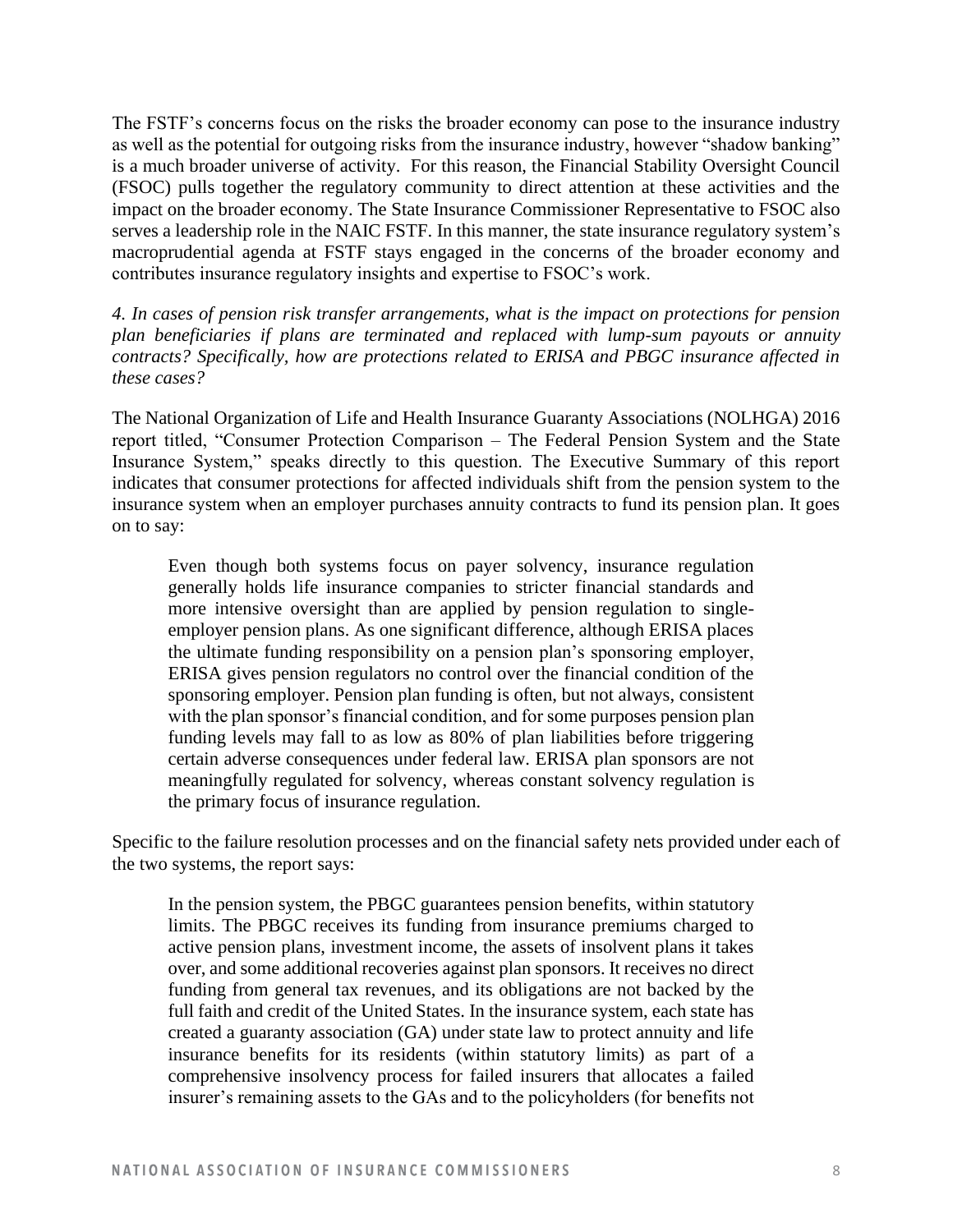covered by the GAs) as priority creditors on the same priority level. . . . Like the PBGC, the GAs are not directly funded by tax dollars and are not backed by any state's full faith and credit.

The safety net mechanisms differ in significant respects from system to system, and direct comparisons are difficult. In the pension system, for example, the PBGC generally uses a higher maximum guaranty level than most GAs provide. On the other hand, in the insurance system many annuity holders receive, in addition to the GAs guaranteed payments, benefits above the guaranty level backed by more assets from the failed insurance company than what is typically available to plan participants from the assets of failed pension plans. On balance, as reflected in a recent quantitative analysis by Willis Towers Watson commissioned by NOLHGA, both systems provide strong safety nets that cover the vast majority of all benefit claims.

The report is available here:<https://www.nolhga.com/resource/code/file.cfm?ID=2559>

*5. Given that many private equity firms and asset managers are not public companies, what risks to transparency arise from the transfer of insurance obligations to these firms? Will retirees and the public have visibility into the investment strategies of the firms they are relying on for their retirements?* 

At the outset, it is important to note that despite the term "private equity", many of these firms are indeed publicly traded and therefore subject to all the public reporting and transparency that entails. As described earlier, regardless of PE ownership or not, the individual investments owned by each legal entity insurer are disclosed in the public annual statutory financial statements, and changes to those investments owned are listed individually in quarterly statutory financial statements. This differs from GAAP financial statements, which are reported at a group level rather than a legal entity level, and which do not detail the individual investments owned but rather present higher-level summaries of investments. Also, GAAP financial statements are required for publicly traded companies, whereas legal entity statutory financial statements are required for all US multi-state legal entity insurers, regardless of whether the insurer is publicly traded. Thus, insurers' investment portfolios are fully transparent, much more so than other financial entities.

Again, these statutory financial statement disclosures are monitored by state insurance regulators as well as NAIC investment experts. Changes at the legal entity level, the group level, and broader groupings such as all life insurers or even the entire US insurance industry are assessed. Concerns are addressed with specific legal entity insurers and/or groups, and broader industry concerns may be addressed by NAIC committee groups. The NAIC committees operate under an open meetings policy, so proposals and decisions regarding insurers' disclosure requirements are therefore transparent as well.

*6. Are state regulatory regimes capable of assessing and managing the risks related to the more complex structures and investment strategies of private equity-controlled insurance companies or obligations? If not, how can FIO work with state regulators to aid in the assessment and management of these risks?*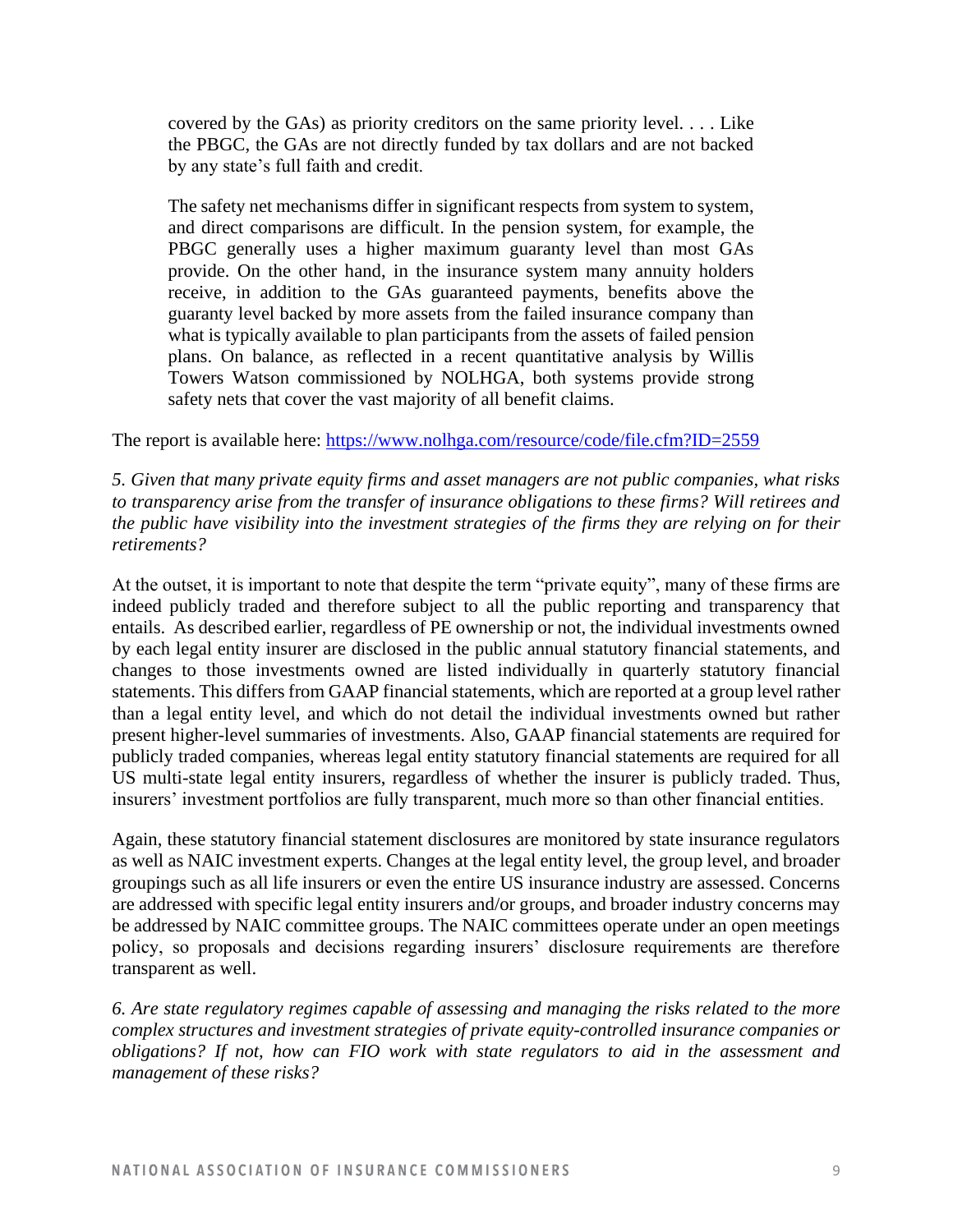Without question, our national system of state-based regulation is fully capable of assessing supervising any insurance activity, regardless of ownership structure. State insurance regulators have extensive expertise and insight into the solvency, investments, corporate structure, and management of U.S. insurers at the individual entity and group level. Regulatory financial examiners, actuaries, investment analysts, attorneys, and other specialized experts with decades of experience, coupled with centralized resources of the NAIC, and financial data analysis capability are brought to bear to supervise the largest and most resilient insurance market in the world. We are constantly working to improve and refine our system and its ability to spot emerging risks. Our reserving and accounting system promotes conservatism and policyholder protection.

The NAIC has teams of investment experts with decades of experience in credit and market analysis. Some of those individuals help administer and perform credit quality reviews of the filings submitted by insurers seeking an NAIC Designation for a security. Some help administer the policies and procedures directed by the state regulator members of the NAIC's Valuation of Securities (E) Task Force and monitor the industry investments to ensure all regulators truly understand the risk of the security. Still others perform research on the broader markets and proactively look for issues and concerns for the insurance industry, as well as monitoring the insurance industry's investments for changes in composition, riskiness, etc. Similarly, the NAIC employs actuaries to support the various NAIC committee groups responsible for insurance products, particularly related to reserving practices.

Despite the more recent attention on private equity and insurance in the news, many insurers have been writing complex products and utilizing large and complex investment strategies for some time, so our system has experience at assessing and understanding this dynamic through market highs and lows. State insurance regulators are fully capable of assessing and managing the risks of these insurers, and there is nothing PE firms add to the playing field that changes this fact. It should provide you and the public comfort to know the state insurance regulatory system has already been working on many of the concerns that you and others have highlighted, and we possess the tools and resources to address these issues. State insurance regulation is constantly evolving and improving to ensure that the public trust in the insurance industry is well placed and secure.

If you have any additional questions about private equity or any other issue affecting the insurance sector, we stand ready to answer them.

Respectfully,

Dear L. Cameron

Dean L. Cameron Chlora Lindley-Myers NAIC President NAIC President-Elect Director Director

Alvra Tendley - Aryen

Idaho Department of Insurance Missouri Department of Commerce and Insurance